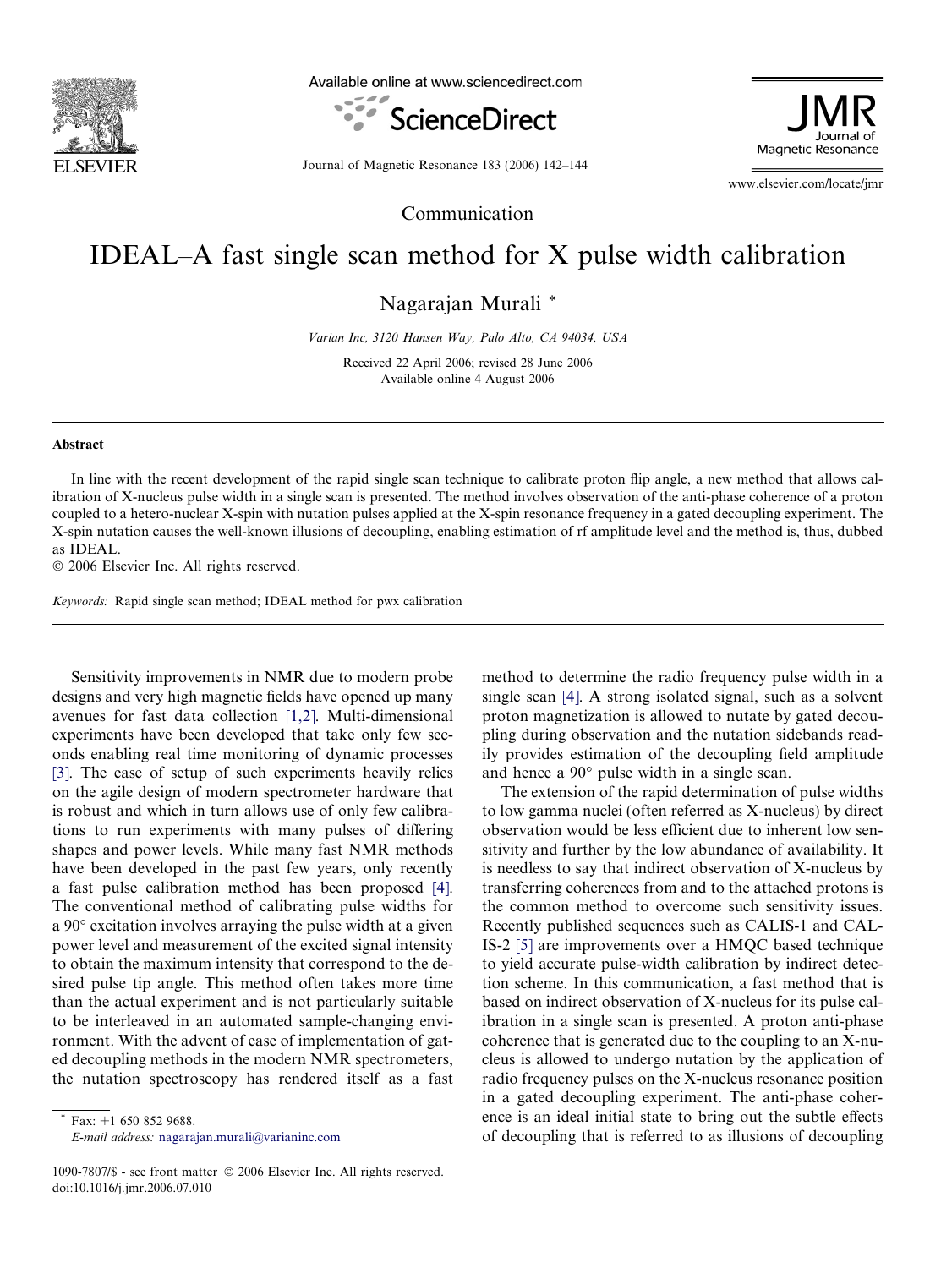<span id="page-1-0"></span>[\[6\].](#page-2-0) Accordingly this method is dubbed as IDEAL for it uses illusions of decoupling to estimate rf amplitude level.

The IDEAL pulse sequence is given in Fig. 1. The experiment may be performed on an AX spins system, say, a proton  $(A)$  attached to a carbon-13 nucleus  $(X)$ . The first 90-pulse creates proton transverse magnetization that evolves under the J coupling to the carbon during the  $\tau$  delay creating the desired anti-phase coherence  $2A<sub>x</sub>X<sub>z</sub>$ . The subsequent two  $90^{\circ}$  proton pulses sandwiching the gradient pulse act as ZZ/Z filter to clean up all the phase mixing components. Just before detection along with the desired anti-phase coherence, the in-phase x-coherence from uncoupled protons that have no information in the present context, are also retained. Application of rf pulses on the X-spin during observation in a gated decoupling mode nutate the anti-phase coherence and lead to a spectrum that is illustrated in [Fig. 2.](#page-2-0)

A detailed description of the spin-dynamics leading to the observed spectrum in [Fig. 2](#page-2-0) involves the application of average Hamiltonian theory and is beyond the scope of this communication and will be attempted elsewhere. However, qualitatively, one could explain the features of the observed spectrum. The anti-phase coherence  $2A_xX_z$  evolve under the X-spin nutation pulses applied on resonance as

$$
\sigma(t) = 2A_x X_z \cos(\omega_{\text{eff}} t) - 2A_x X_y \sin(\omega_{\text{eff}} t), \qquad (1)
$$

where,  $\omega_{\text{eff}} = \delta \omega_{\text{rf}}$  with the dutycycle  $\delta$  given by the X-pulse rf on-time/dwell-time for the data sampling per point and  $\omega_{\rm rf}$  is the rf amplitude. Both terms on the right hand side of in Eq. (1) are unobservable. The hetero-nuclear J coupling also get affected by the application of nutation pulses on the X-spin and when the duty-cycle is small there is a residual J coupling (in Hz) given by  $J_{\text{eff}}$  as,

$$
J_{\rm eff} = J \cos \theta \tag{2}
$$

with 
$$
\theta = \tan^{-1}(\frac{\omega_{\text{eff}}}{2\pi J}).
$$

The first term on the right hand side of Eq. (1) evolve under this residual J coupling and is converted into an observable signal with the anti-phase multiplet structure with splitting given by  $J_{\text{eff}}$  and appear as the center band of signal in the spectrum of [Fig. 2](#page-2-0). Indeed, a measurement of this splitting and knowledge of the unperturbed coupling value will enable the determination of rf amplitude.

The nutation side bands also appear on either side of the center band anti-phase signal and the phase of these side bands follow the phase of the center band signal. One could visualize two vectors, one corresponding to each of the anti-phase doublet, that are nutating about their respective effective field given by the effective rf amplitude ( $\omega_{\text{eff}}$ ) in the x-direction and the coupling constant  $m_a J (m_a \text{ is } \pm 1/2 \text{ for a})$ spin  $1/2$  X-nucleus) along the z-axis when the pulses are applied on-resonance. The slow evolution of the anti-phase components under this modified effective field gives the anti-phase doublet in the middle and the sidebands with splittings  $J_{\text{eff}}/2$ . As the duty-cycle increases the  $J_{\text{eff}}$  decreases leading to the collapse of the anti-phase components and cancellation of the central doublet and hence the side bands—a situation typical for the evolution of anti-phase coherence under decoupling field that becomes unobservable. In the above discussions it is assumed that X-spin pulses are applied on resonance and if the pulses are not on resonance then the effective nutation frequency will increase to  $\sqrt{\omega_{\text{eff}}^2 + \Delta \omega^2}$ , where  $\Delta \omega$  is the amount of shift from the resonance position.

The spectrum in [Fig. 2](#page-2-0) was recorded using a doped (GdCl<sub>2</sub> 0.3 mg/ml) sample that contained  $1\%$  H<sub>2</sub>O, 0.1%  $13C$ -labeled methanol, and  $0.1\%$   $15N$ -labeled acetonitrile in D<sub>2</sub>O solvent on a 500 MHz Varian NMR system. A 5 µs pulse on the methanol carbon resonance was applied in a gated manner per sampling interval  $(200 \mu s)$  during data acquisition on the proton channel with a duty-cycle of 0.025. Only the methanol doublet region of the proton



Fig. 1. The IDEAL pulse sequence used for calibration of X-nucleus 900 pulse width in a single scan. The rectangular pulses on the proton are 90° pulses with their phases shown as subscript. The pulse on the X-nucleus is of 5  $\mu$ s duration applied along x-axis. See text for more details.